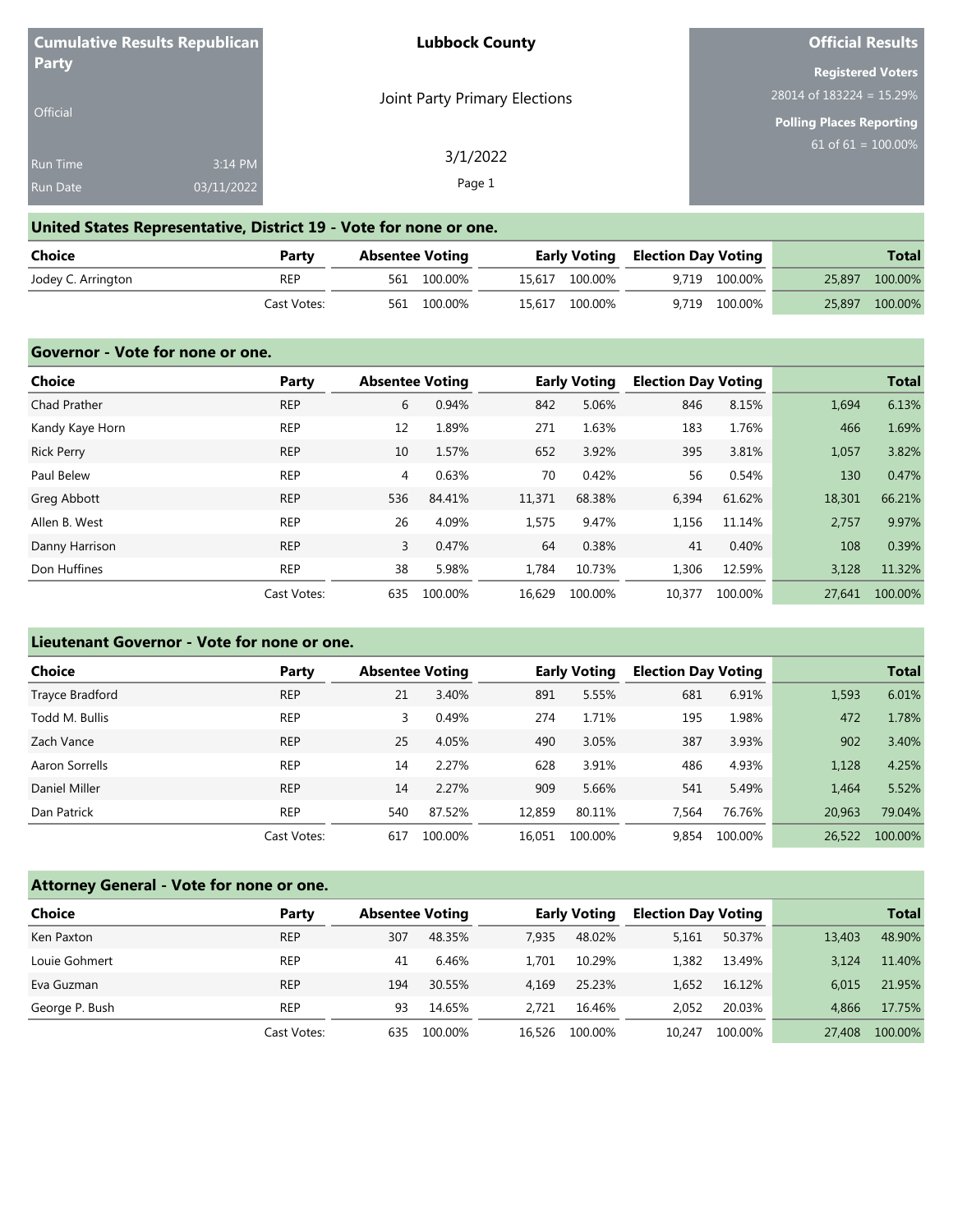|                 | <b>Cumulative Results Republican</b> | <b>Lubbock County</b>         | <b>Official Results</b>    |
|-----------------|--------------------------------------|-------------------------------|----------------------------|
| Party           |                                      |                               | <b>Registered Voters</b>   |
|                 |                                      | Joint Party Primary Elections | $28014$ of 183224 = 15.29% |
| <b>Official</b> |                                      |                               | Polling Places Reporting   |
| <b>Run Time</b> | 3:14 PM                              | 3/1/2022                      | 61 of $61 = 100.00\%$      |
| <b>Run Date</b> | 03/11/2022                           | Page 2                        |                            |

### **Comptroller of Public Accounts - Vote for none or one.**

| Choice         | Party       | <b>Absentee Voting</b> |            |       | <b>Early Voting</b> | <b>Election Day Voting</b> |         |        | <b>Total</b> |
|----------------|-------------|------------------------|------------|-------|---------------------|----------------------------|---------|--------|--------------|
| Glenn Hegar    | <b>REP</b>  |                        | 502 92.11% |       | 13,106 87.40%       | 7.754                      | 86.07%  | 21,362 | 87.01%       |
| Mark V. Goloby | <b>REP</b>  | 43                     | 7.89%      | 1,890 | 12.60%              | 1.255                      | 13.93%  | 3.188  | 12.99%       |
|                | Cast Votes: | 545                    | 100.00%    |       | 14,996 100.00%      | 9,009                      | 100.00% | 24,550 | 100.00%      |

#### **Commissioner of the General Land Office - Vote for none or one.**

| <b>Choice</b>          | Party       |     | <b>Absentee Voting</b> |        | <b>Early Voting</b> | <b>Election Day Voting</b> |         |        | <b>Total</b> |
|------------------------|-------------|-----|------------------------|--------|---------------------|----------------------------|---------|--------|--------------|
| Jon Spiers             | <b>REP</b>  | 87  | 16.29%                 | 3.216  | 22.49%              | 2.306                      | 27.25%  | 5,609  | 24.08%       |
| Tim Westley            | <b>REP</b>  | 53  | 9.93%                  | 2,056  | 14.38%              | 1,397                      | 16.51%  | 3,506  | 15.05%       |
| <b>Weston Martinez</b> | <b>REP</b>  | 11  | 2.06%                  | 502    | 3.51%               | 347                        | 4.10%   | 860    | 3.69%        |
| Ben Armenta            | <b>REP</b>  | 5   | 0.94%                  | 280    | 1.96%               | 213                        | 2.52%   | 498    | 2.14%        |
| Don W. Minton          | <b>REP</b>  | 33  | 6.18%                  | 851    | 5.95%               | 499                        | 5.90%   | 1,383  | 5.94%        |
| Rufus Lopez            | <b>REP</b>  | 4   | 0.75%                  | 304    | 2.13%               | 189                        | 2.23%   | 497    | 2.13%        |
| Dawn Buckingham        | <b>REP</b>  | 325 | 60.86%                 | 6.364  | 44.51%              | 3.010                      | 35.57%  | 9.699  | 41.64%       |
| Victor Avila           | <b>REP</b>  | 16  | 3.00%                  | 726    | 5.08%               | 501                        | 5.92%   | 1.243  | 5.34%        |
|                        | Cast Votes: | 534 | 100.00%                | 14.299 | 100.00%             | 8.462                      | 100.00% | 23.295 | 100.00%      |

#### **Commissioner of Agriculture - Vote for none or one.**

| Choice           | Party       |     | <b>Absentee Voting</b> |        | <b>Early Voting</b> | <b>Election Day Voting</b> |         |        | <b>Total</b> |
|------------------|-------------|-----|------------------------|--------|---------------------|----------------------------|---------|--------|--------------|
| James White      | <b>REP</b>  | 129 | 22.79%                 | 4.527  | 30.16%              | 2.855                      | 31.77%  | 7.511  | 30.58%       |
| Sid Miller       | <b>REP</b>  | 401 | 70.85%                 | 9.553  | 63.64%              | 5,521                      | 61.44%  | 15,475 | 63.00%       |
| Carey A. Counsil | <b>REP</b>  | 36  | 6.36%                  | 930    | 6.20%               | 610                        | 6.79%   | 1.576  | 6.42%        |
|                  | Cast Votes: | 566 | 100.00%                | 15,010 | 100.00%             | 8.986                      | 100.00% | 24,562 | 100.00%      |

#### **Railroad Commissioner - Vote for none or one.**

| <b>Choice</b>          | Party       | <b>Absentee Voting</b> |         |        | <b>Early Voting</b> | <b>Election Day Voting</b> |         |        | <b>Total</b> |
|------------------------|-------------|------------------------|---------|--------|---------------------|----------------------------|---------|--------|--------------|
| Dawayne Tipton         | <b>REP</b>  | 59                     | 10.97%  | 2.185  | 15.08%              | 1.483                      | 17.21%  | 3.727  | 15.76%       |
| Marvin "Sarge" Summers | <b>REP</b>  | 31                     | 5.76%   | 1.457  | 10.05%              | 1.005                      | 11.66%  | 2.493  | 10.54%       |
| Sarah Stogner          | <b>REP</b>  | 61                     | 11.34%  | 1.811  | 12.50%              | 1.183                      | 13.73%  | 3.055  | 12.92%       |
| Wayne Christian        | <b>REP</b>  | 355                    | 65.99%  | 7.600  | 52.45%              | 4.024                      | 46.69%  | 11.979 | 50.66%       |
| Tom Slocum, Jr.        | <b>REP</b>  | 32                     | 5.95%   | 1.438  | 9.92%               | 923                        | 10.71%  | 2.393  | 10.12%       |
|                        | Cast Votes: | 538                    | 100.00% | 14.491 | 100.00%             | 8.618                      | 100.00% | 23.647 | 100.00%      |

| Justice, Supreme Court, Place 3 - Vote for none or one. |             |                        |             |  |                |                                         |               |  |                |  |  |
|---------------------------------------------------------|-------------|------------------------|-------------|--|----------------|-----------------------------------------|---------------|--|----------------|--|--|
| Choice                                                  | Party       | <b>Absentee Voting</b> |             |  |                | <b>Early Voting Election Day Voting</b> |               |  | <b>Total</b>   |  |  |
| Debra Lehrmann                                          | <b>REP</b>  |                        | 497 100.00% |  | 14.395 100.00% |                                         | 8.840 100.00% |  | 23,732 100.00% |  |  |
|                                                         | Cast Votes: |                        | 497 100.00% |  | 14.395 100.00% |                                         | 8.840 100.00% |  | 23,732 100.00% |  |  |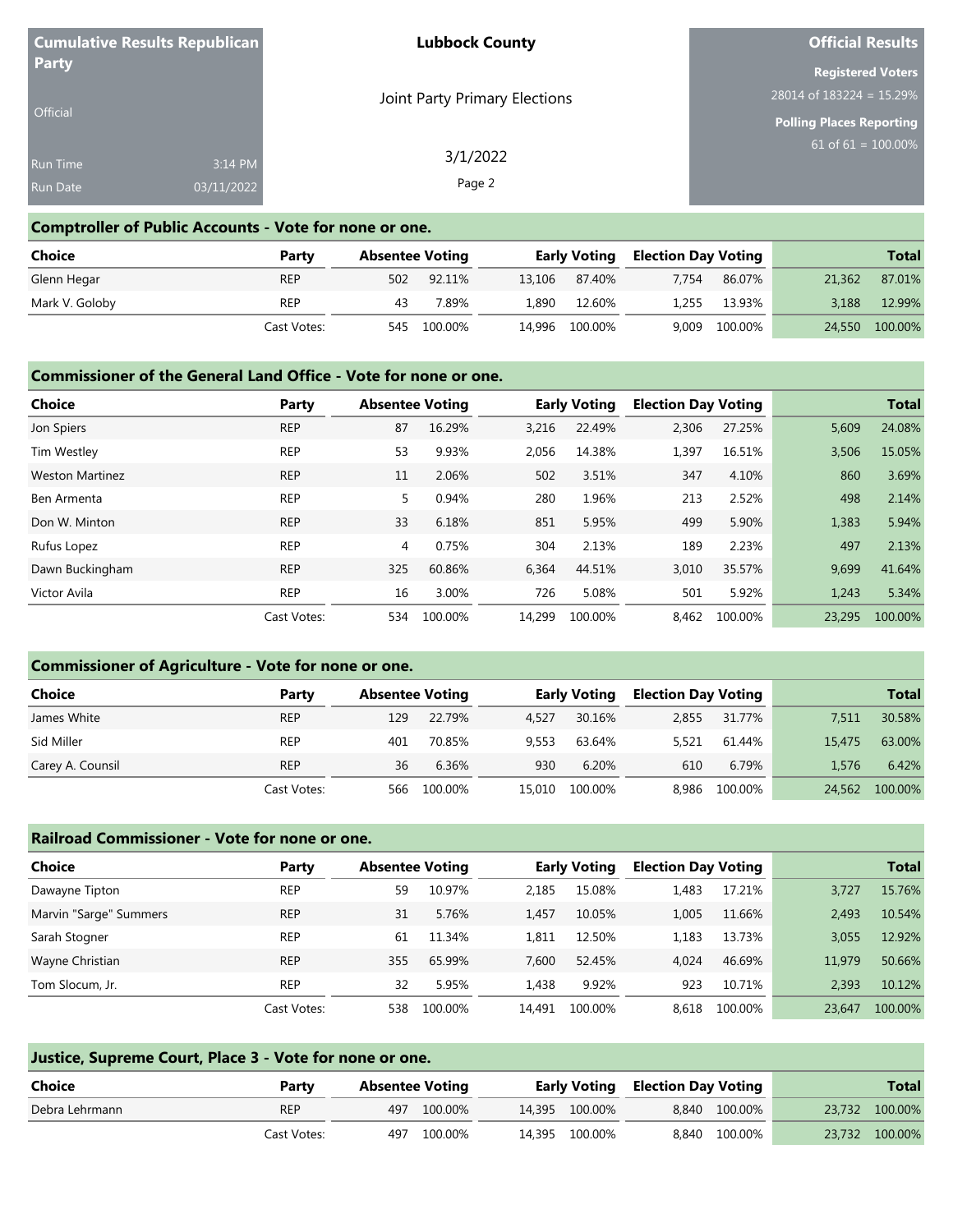|                 | <b>Cumulative Results Republican</b> | <b>Lubbock County</b>         | <b>Official Results</b>         |
|-----------------|--------------------------------------|-------------------------------|---------------------------------|
| <b>Party</b>    |                                      |                               | <b>Registered Voters</b>        |
| <b>Official</b> |                                      | Joint Party Primary Elections | $28014$ of $183224 = 15.29\%$   |
|                 |                                      |                               | <b>Polling Places Reporting</b> |
| <b>Run Time</b> | 3:14 PM                              | 3/1/2022                      | $61$ of 61 = 100.00%            |
| <b>Run Date</b> | 03/11/2022                           | Page 3                        |                                 |

### **Justice, Supreme Court, Place 5 - Vote for none or one.**

| Choice        | Party       | Absentee Voting |             |                | <b>Early Voting Election Day Voting</b> |               | <b>Total</b>   |
|---------------|-------------|-----------------|-------------|----------------|-----------------------------------------|---------------|----------------|
| Rebeca Huddle | REP         |                 | 490 100.00% | 14.226 100.00% |                                         | 8.724 100.00% | 23,440 100.00% |
|               | Cast Votes: |                 | 490 100.00% | 14,226 100.00% |                                         | 8,724 100.00% | 23,440 100.00% |

#### **Justice, Supreme Court, Place 9 - Vote for none or one.**

| Choice           | Party       | <b>Absentee Voting</b> |             |       | Early Voting   | <b>Election Day Voting</b> |               |        | <b>Total</b> |
|------------------|-------------|------------------------|-------------|-------|----------------|----------------------------|---------------|--------|--------------|
| Evan Young       | <b>REP</b>  | 399                    | 77.93%      | 9.805 | 68.62%         | 5.498                      | 65.02%        | 15,702 | 67.52%       |
| David J. Schenck | <b>REP</b>  | 113                    | 22.07%      | 4.484 | 31.38%         | 2.958                      | 34.98%        | 7.555  | 32.48%       |
|                  | Cast Votes: |                        | 512 100.00% |       | 14,289 100.00% |                            | 8,456 100.00% | 23,257 | 100.00%      |

### **Judge, Court of Criminal Appeals, Place 2 - Vote for none or one.**

| <b>Choice</b> | Party       | Absentee Voting |             |                | <b>Early Voting Election Day Voting</b> |               | Total          |
|---------------|-------------|-----------------|-------------|----------------|-----------------------------------------|---------------|----------------|
| Mary Lou Keel | <b>REP</b>  |                 | 483 100.00% | 14.143 100.00% |                                         | 8.650 100.00% | 23,276 100.00% |
|               | Cast Votes: |                 | 483 100.00% | 14.143 100.00% |                                         | 8.650 100.00% | 23.276 100.00% |

| Judge, Court of Criminal Appeals, Place 5 - Vote for none or one. |             |                        |         |        |                     |       |                            |        |              |
|-------------------------------------------------------------------|-------------|------------------------|---------|--------|---------------------|-------|----------------------------|--------|--------------|
| Choice                                                            | Party       | <b>Absentee Voting</b> |         |        | <b>Early Voting</b> |       | <b>Election Day Voting</b> |        | <b>Total</b> |
| Scott Walker                                                      | <b>REP</b>  | 231                    | 45.74%  | 7.529  | 53.02%              | 4.728 | 56.43%                     | 12,488 | 54.10%       |
| Clint Morgan                                                      | <b>REP</b>  | 274                    | 54.26%  | 6.671  | 46.98%              | 3.650 | 43.57%                     | 10,595 | 45.90%       |
|                                                                   | Cast Votes: | 505                    | 100.00% | 14,200 | 100.00%             |       | 8,378 100.00%              | 23,083 | 100.00%      |

### **Judge, Court of Criminal Appeals, Place 6 - Vote for none or one.**

| <b>Choice</b>         | Party       | Absentee Voting |             |                | <b>Early Voting Election Day Voting</b> |               | Total          |
|-----------------------|-------------|-----------------|-------------|----------------|-----------------------------------------|---------------|----------------|
| Jesse F. McClure, III | <b>REP</b>  |                 | 472 100.00% | 13.881 100.00% |                                         | 8.466 100.00% | 22,819 100.00% |
|                       | Cast Votes: |                 | 472 100.00% | 13.881 100.00% |                                         | 8.466 100.00% | 22,819 100.00% |

#### **Member, State Board of Education, District 15 - Vote for none or one.**

| <b>Choice</b> | Party       | <b>Absentee Voting</b> |             |       | <b>Early Voting</b> | <b>Election Day Voting</b> |               |        | <b>Total</b> |
|---------------|-------------|------------------------|-------------|-------|---------------------|----------------------------|---------------|--------|--------------|
| Jay Johnson   | <b>REP</b>  | 178                    | 33.46%      | 5.604 | 38.73%              | 3.637                      | 42.37%        | 9.419  | 39.94%       |
| Aaron Kinsey  | <b>REP</b>  | 354                    | 66.54%      | 8.864 | 61.27%              | 4.946                      | 57.63%        | 14.164 | 60.06%       |
|               | Cast Votes: |                        | 532 100.00% |       | 14,468 100.00%      |                            | 8,583 100.00% | 23,583 | 100.00%      |

| State Senator, District 28 - Vote for none or one. |             |  |                        |  |                |  |                            |  |                |  |  |
|----------------------------------------------------|-------------|--|------------------------|--|----------------|--|----------------------------|--|----------------|--|--|
| Choice                                             | Party       |  | <b>Absentee Voting</b> |  | Early Voting   |  | <b>Election Day Voting</b> |  | <b>Total</b>   |  |  |
| Charles Perry                                      | <b>REP</b>  |  | 536 100.00%            |  | 14.956 100.00% |  | 9.201 100.00%              |  | 24,693 100.00% |  |  |
|                                                    | Cast Votes: |  | 536 100,00%            |  | 14.956 100.00% |  | 9.201 100.00%              |  | 24,693 100.00% |  |  |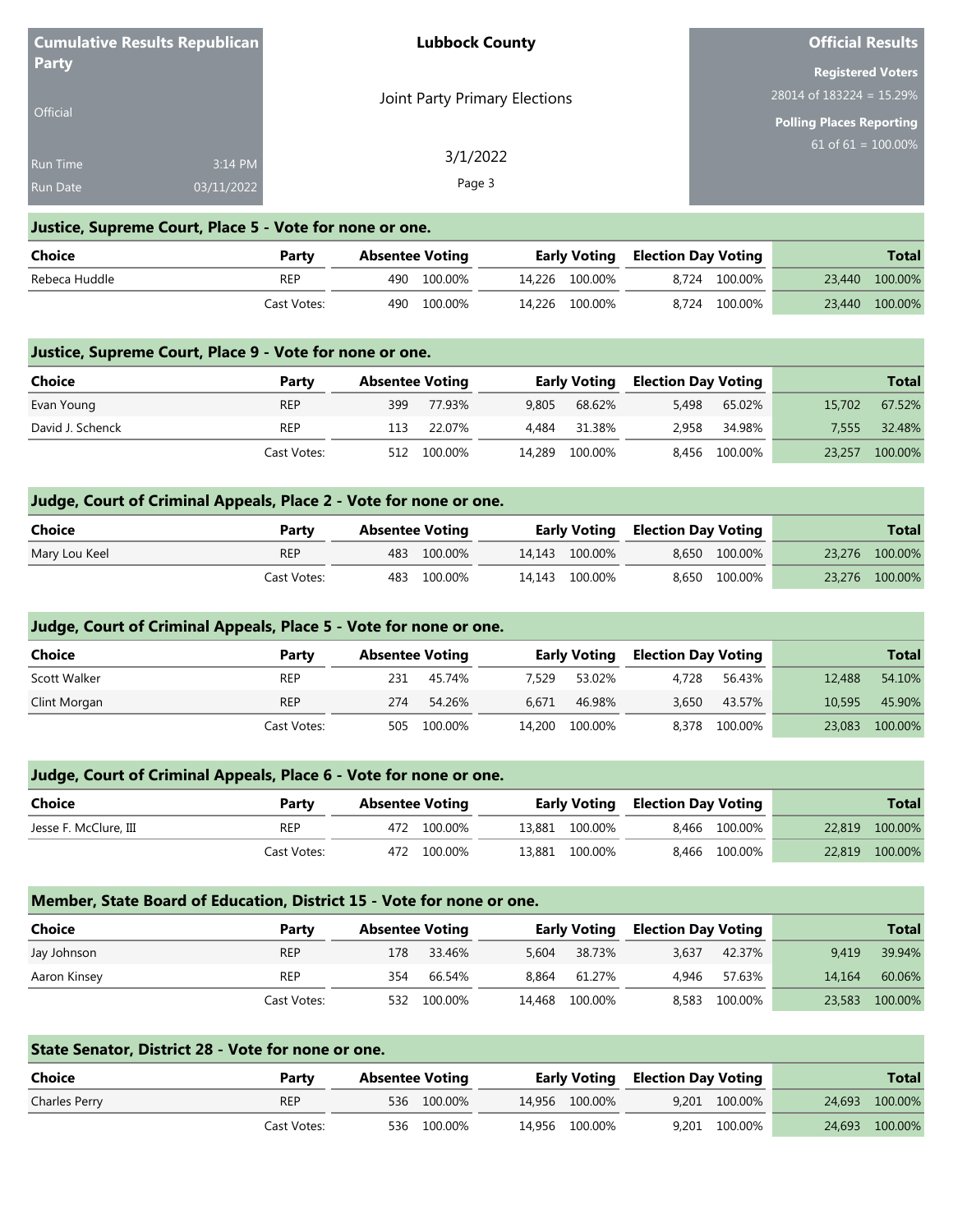|                 | Cumulative Results Republican | <b>Lubbock County</b>         | <b>Official Results</b>         |
|-----------------|-------------------------------|-------------------------------|---------------------------------|
| Party           |                               |                               | <b>Registered Voters</b>        |
|                 |                               | Joint Party Primary Elections | $28014$ of $183224 = 15.29\%$   |
| <b>Official</b> |                               |                               | <b>Polling Places Reporting</b> |
| Run Time        | 3:14 PM                       | 3/1/2022                      | 61 of 61 = $100.00\%$           |
| <b>Run Date</b> | 03/11/2022                    | Page 4                        |                                 |

#### **State Representative, District 83 - Vote for none or one.**

| Choice         | Party       | <b>Absentee Voting</b> |         |       | <b>Early Voting</b> | Election Day Voting |         |        | <b>Total</b> |
|----------------|-------------|------------------------|---------|-------|---------------------|---------------------|---------|--------|--------------|
| Austin Jordan  | <b>REP</b>  | 47                     | 14.33%  |       | 1.628 17.84%        | 911                 | 16.90%  | 2.586  | 17.42%       |
| Dustin Burrows | <b>REP</b>  | 281                    | 85.67%  | 7.499 | 82.16%              | 4.480               | 83.10%  | 12.260 | 82.58%       |
|                | Cast Votes: | 328                    | 100.00% | 9,127 | 100.00%             | 5,391               | 100.00% | 14,846 | 100.00%      |

#### **State Representative, District 84 - Vote for none or one.**

| <b>Choice</b>  | Party       | <b>Absentee Voting</b> |         |       | Early Voting | <b>Election Day Voting</b> |         |        | <b>Total</b> |
|----------------|-------------|------------------------|---------|-------|--------------|----------------------------|---------|--------|--------------|
| Kade Wilcox    | <b>REP</b>  |                        | 7.53%   | 799   | 11.54%       | 698                        | 15.54%  | 1.519  | 12.97%       |
| Cheryl Little  | <b>REP</b>  | 14                     | 4.79%   | 320   | 4.62%        | 247                        | 5.50%   | 581    | 4.96%        |
| David Glasheen | <b>REP</b>  | 153                    | 52.40%  | 2.971 | 42.90%       | 1.780                      | 39.62%  | 4.904  | 41.88%       |
| Carl Tepper    | <b>REP</b>  | 103                    | 35.27%  | 2.835 | 40.94%       | 1.768                      | 39.35%  | 4.706  | 40.19%       |
|                | Cast Votes: | 292                    | 100.00% | 6.925 | 100.00%      | 4.493                      | 100.00% | 11,710 | 100.00%      |

#### **Justice, 7th Court of Appeals District, Place 4 - Vote for none or one.**

| <b>Choice</b> | Party       | <b>Absentee Voting</b> |             | <b>Early Voting Election Day Voting</b> |  |               | <b>Total</b>   |
|---------------|-------------|------------------------|-------------|-----------------------------------------|--|---------------|----------------|
| Larry Doss    | <b>REP</b>  |                        | 479 100.00% | 14.192 100.00%                          |  | 8.650 100.00% | 23,321 100.00% |
|               | Cast Votes: |                        | 479 100.00% | 14,192 100.00%                          |  | 8,650 100.00% | 23,321 100.00% |

#### **District Judge, 72nd Judicial District, Unexpired Term - Vote for none or one.**

| <b>Choice</b>     | Party       | <b>Absentee Voting</b> |         |       | <b>Early Voting</b> | <b>Election Day Voting</b> |         |        | <b>Total</b> |
|-------------------|-------------|------------------------|---------|-------|---------------------|----------------------------|---------|--------|--------------|
| John Grace        | <b>REP</b>  | 295                    | 49.66%  | 8.420 | 53.87%              | 5.168                      | 53.89%  | 13,883 | 53.78%       |
| Ann-Marie Carruth | <b>REP</b>  | 299                    | 50.34%  | 7.209 | 46.13%              | 4.422                      | 46.11%  | 11,930 | 46.22%       |
|                   | Cast Votes: | 594                    | 100.00% |       | 15.629 100.00%      | 9,590                      | 100.00% | 25,813 | 100.00%      |

## **District Judge, 137th Judicial District - Vote for none or one. Choice Party Absentee Voting Early Voting Election Day Voting Total** John (Trey) McClendon REP 487 100.00% 14,329 100.00% 8,717 100.00% 23,533 100.00% Cast Votes: 487 100.00% 14,329 100.00% 8,717 100.00% 23,533 100.00%

#### **District Judge, 237th Judicial District - Vote for none or one.**

| Choice    | Party       | Absentee Voting |             |                | <b>Early Voting Election Day Voting</b> |               | <b>Total</b>   |
|-----------|-------------|-----------------|-------------|----------------|-----------------------------------------|---------------|----------------|
| Les Hatch | REP         |                 | 486 100.00% | 14.311 100.00% |                                         | 8,698 100.00% | 23,495 100.00% |
|           | Cast Votes: |                 | 486 100.00% | 14.311 100.00% |                                         | 8,698 100.00% | 23,495 100.00% |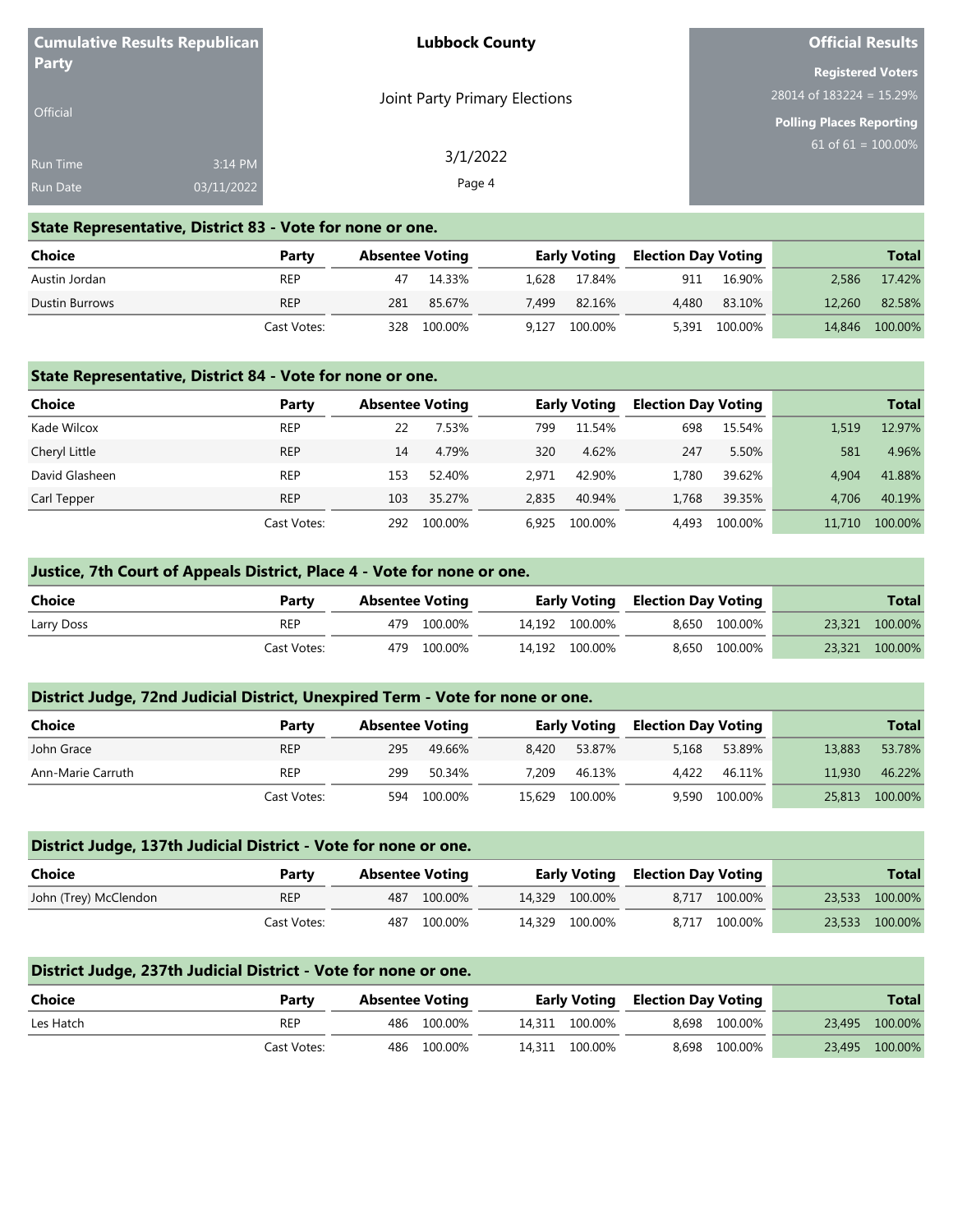|                 | <b>Cumulative Results Republican</b> | <b>Lubbock County</b>         | <b>Official Results</b>     |
|-----------------|--------------------------------------|-------------------------------|-----------------------------|
| <b>Party</b>    |                                      |                               | <b>Registered Voters</b>    |
| <b>Official</b> |                                      | Joint Party Primary Elections | 28014 of $183224 = 15.29\%$ |
|                 |                                      |                               | Polling Places Reporting    |
| <b>Run Time</b> | 3:14 PM                              | 3/1/2022                      | 61 of $61 = 100.00\%$       |
| <b>Run Date</b> | 03/11/2022                           | Page 5                        |                             |

#### **District Judge, 364th Judicial District - Vote for none or one.**

| Choice        | Party       | <b>Absentee Voting</b> |             |                | <b>Early Voting Election Day Voting</b> |               | <b>Total</b>   |
|---------------|-------------|------------------------|-------------|----------------|-----------------------------------------|---------------|----------------|
| Billy Eichman | <b>REP</b>  |                        | 473 100.00% | 14.073 100.00% |                                         | 8.546 100.00% | 23,092 100.00% |
|               | Cast Votes: |                        | 473 100.00% | 14,073 100.00% |                                         | 8.546 100.00% | 23,092 100.00% |

#### **Criminal District Attorney - Vote for none or one.**

| Choice             | Party       | Absentee Voting |             |                | <b>Early Voting Election Day Voting</b> |               | Total          |
|--------------------|-------------|-----------------|-------------|----------------|-----------------------------------------|---------------|----------------|
| K. Sunshine Stanek | REP         |                 | 489 100.00% | 14.218 100.00% |                                         | 8.676 100.00% | 23,383 100.00% |
|                    | Cast Votes: | 489             | 100.00%     | 14.218 100.00% |                                         | 8.676 100.00% | 23,383 100.00% |

| County Judge - Vote for none or one. |             |                        |         |       |                     |                            |               |        |              |
|--------------------------------------|-------------|------------------------|---------|-------|---------------------|----------------------------|---------------|--------|--------------|
| Choice                               | Party       | <b>Absentee Voting</b> |         |       | <b>Early Voting</b> | <b>Election Day Voting</b> |               |        | <b>Total</b> |
| Curtis Parrish                       | <b>REP</b>  | 321                    | 51.44%  | 8.286 | 51.31%              | 5.151                      | 52.06%        | 13,758 | 51.59%       |
| Gary Boren                           | <b>REP</b>  | 303                    | 48.56%  | 7.862 | 48.69%              | 4.743                      | 47.94%        | 12,908 | 48.41%       |
|                                      | Cast Votes: | 624                    | 100.00% |       | 16,148 100.00%      |                            | 9,894 100.00% | 26,666 | 100.00%      |

## **Judge, County Court at Law #1 - Vote for none or one. Choice Party Absentee Voting Early Voting Election Day Voting Total** Mark Hocker **18.2.254 100.00%** REP 476 100.00% 14,134 100.00% 8,644 100.00% 23,254 100.00% Cast Votes: 476 100.00% 14,134 100.00% 8,644 100.00% 23,254 100.00%

### **Judge, County Court at Law #2 - Vote for none or one.**

| <b>Choice</b> | Party       | <b>Absentee Voting</b> |         |        | <b>Early Voting</b> | <b>Election Day Voting</b> |         |        | <b>Total</b> |
|---------------|-------------|------------------------|---------|--------|---------------------|----------------------------|---------|--------|--------------|
| Bob Nebb      | <b>REP</b>  | 259                    | 47.79%  | 6.014  | 41.19%              | 3,508                      | 40.30%  | 9.781  | 41.02%       |
| Tom Brummett  | <b>REP</b>  | 230                    | 42.44%  | 6.199  | 42.46%              | 3.774                      | 43.36%  | 10,203 | 42.79%       |
| Chris Wanner  | <b>REP</b>  | 53                     | 9.78%   | 2.386  | 16.34%              | 1.422                      | 16.34%  | 3.861  | 16.19%       |
|               | Cast Votes: | 542                    | 100.00% | 14,599 | 100.00%             | 8.704                      | 100.00% | 23,845 | 100.00%      |

### **Judge, County Court at Law #3 - Vote for none or one.**

| Choice   | Party       | Absentee Voting |             | <b>Early Voting Election Day Voting</b> |  |               | Total          |
|----------|-------------|-----------------|-------------|-----------------------------------------|--|---------------|----------------|
| Ben Webb | <b>REP</b>  |                 | 472 100.00% | 13.918 100.00%                          |  | 8.503 100.00% | 22,893 100.00% |
|          | Cast Votes: |                 | 472 100.00% | 13.918 100.00%                          |  | 8.503 100.00% | 22,893 100.00% |

|            |             |                        | District Clerk - Vote for none or one. |  |                |                            |               |        |              |  |  |  |  |
|------------|-------------|------------------------|----------------------------------------|--|----------------|----------------------------|---------------|--------|--------------|--|--|--|--|
| Choice     | Party       | <b>Absentee Voting</b> |                                        |  | Early Voting   | <b>Election Day Voting</b> |               |        | <b>Total</b> |  |  |  |  |
| Sara Smith | REP         | 483                    | 100.00%                                |  | 13.983 100.00% |                            | 8.581 100.00% | 23,047 | 100.00%      |  |  |  |  |
|            | Cast Votes: | 483                    | 100.00%                                |  | 13.983 100.00% |                            | 8.581 100.00% | 23,047 | 100.00%      |  |  |  |  |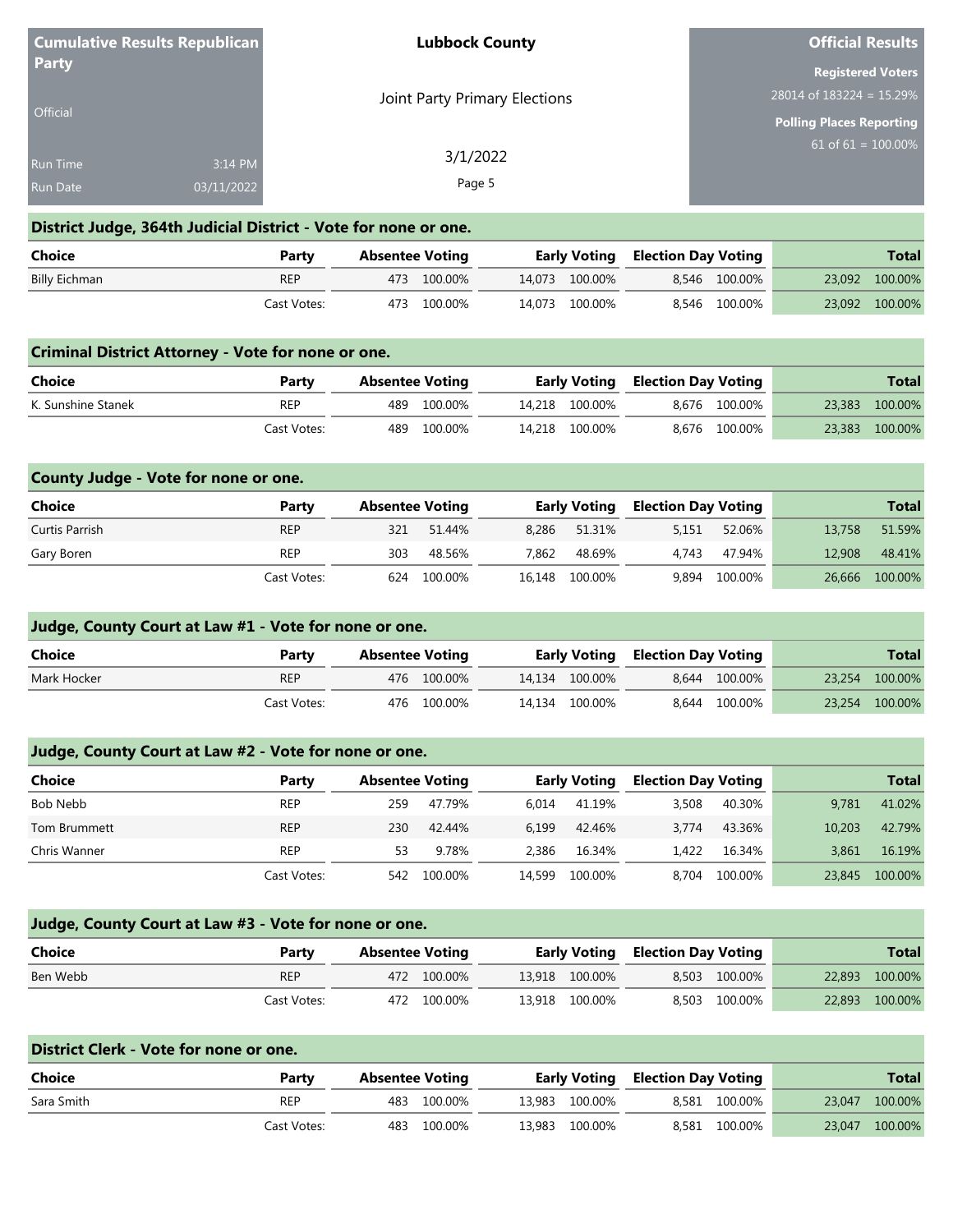| <b>Party</b>    | <b>Cumulative Results Republican</b> | <b>Lubbock County</b>         | <b>Official Results</b>         |
|-----------------|--------------------------------------|-------------------------------|---------------------------------|
|                 |                                      |                               | <b>Registered Voters</b>        |
|                 |                                      | Joint Party Primary Elections | $28014$ of $183224 = 15.29\%$   |
| Official        |                                      |                               | <b>Polling Places Reporting</b> |
| <b>Run Time</b> | 3:14 PM                              | 3/1/2022                      | 61 of $61 = 100.00\%$           |
| <b>Run Date</b> | 03/11/2022                           | Page 6                        |                                 |

# **County Clerk - Vote for none or one.**

| Choice          | Party       | Absentee Voting |             |                | <b>Early Voting Election Day Voting</b> |               | <b>Total</b>   |
|-----------------|-------------|-----------------|-------------|----------------|-----------------------------------------|---------------|----------------|
| Kelly J. Pinion | <b>REP</b>  |                 | 486 100.00% | 13.991 100.00% |                                         | 8.558 100.00% | 23,035 100.00% |
|                 | Cast Votes: |                 | 486 100.00% | 13,991 100.00% |                                         | 8,558 100.00% | 23,035 100.00% |

|            |             |                        |             |                |                            |               | <b>County Treasurer - Vote for none or one.</b> |                |  |  |  |  |  |  |  |  |  |
|------------|-------------|------------------------|-------------|----------------|----------------------------|---------------|-------------------------------------------------|----------------|--|--|--|--|--|--|--|--|--|
| Choice     | Party       | <b>Absentee Voting</b> |             | Early Voting   | <b>Election Day Voting</b> |               |                                                 | <b>Total</b>   |  |  |  |  |  |  |  |  |  |
| Chris Winn | REP         |                        | 494 100.00% | 14.003 100.00% |                            | 8.562 100.00% |                                                 | 23,059 100.00% |  |  |  |  |  |  |  |  |  |
|            | Cast Votes: |                        | 494 100.00% | 14.003 100.00% |                            | 8.562 100.00% |                                                 | 23,059 100.00% |  |  |  |  |  |  |  |  |  |

| County Commissioner, Precinct 2 - Vote for none or one. |             |                        |             |               |                                         |               |               |
|---------------------------------------------------------|-------------|------------------------|-------------|---------------|-----------------------------------------|---------------|---------------|
| Choice                                                  | Party       | <b>Absentee Voting</b> |             |               | <b>Early Voting Election Day Voting</b> |               | <b>Total</b>  |
| Jason Corley                                            | <b>REP</b>  |                        | 153 100.00% | 4.028 100.00% |                                         | 2,331 100.00% | 6,512 100.00% |
|                                                         | Cast Votes: |                        | 153 100.00% | 4.028 100.00% |                                         | 2,331 100.00% | 6,512 100.00% |

## **County Commissioner, Precinct 4 - Vote for none or one.**

| Choice         | Party       | <b>Absentee Voting</b> |             |       | Early Voting  | Election Day Voting |               |       | <b>Total</b> |
|----------------|-------------|------------------------|-------------|-------|---------------|---------------------|---------------|-------|--------------|
| Jordan Rackler | <b>REP</b>  | 60                     | 41.67%      | 1,838 | 49.41%        | 1.233               | 52.99%        | 3.131 | 50.57%       |
| Chad W. Seay   | <b>REP</b>  | 84                     | 58.33%      | 1,882 | 50.59%        | 1.094               | 47.01%        | 3.060 | 49.43%       |
|                | Cast Votes: |                        | 144 100.00% |       | 3,720 100.00% |                     | 2,327 100.00% | 6.191 | 100.00%      |

| Justice of the Peace, Precinct 1 - Vote for none or one. |             |                        |               |                                         |                  |  |  |  |  |  |
|----------------------------------------------------------|-------------|------------------------|---------------|-----------------------------------------|------------------|--|--|--|--|--|
| Choice                                                   | Party       | <b>Absentee Voting</b> |               | <b>Early Voting Election Day Voting</b> | <b>Total</b>     |  |  |  |  |  |
| Jim Hansen                                               | <b>REP</b>  | 164 100.00%            | 5,510 100.00% | 3.339 100.00%                           | 100.00%<br>9.013 |  |  |  |  |  |
|                                                          | Cast Votes: | 100.00%<br>164         | 5,510 100.00% | 3.339 100.00%                           | 9,013 100.00%    |  |  |  |  |  |

| Justice of the Peace, Precinct 2 - Vote for none or one. |             |                        |             |  |               |                                         |               |       |              |  |
|----------------------------------------------------------|-------------|------------------------|-------------|--|---------------|-----------------------------------------|---------------|-------|--------------|--|
| Choice                                                   | Party       | <b>Absentee Voting</b> |             |  |               | <b>Early Voting Election Day Voting</b> |               |       | <b>Total</b> |  |
| Susan Rowley                                             | <b>REP</b>  |                        | 159 100.00% |  | 4.045 100.00% |                                         | 2.369 100.00% | 6.573 | 100.00%      |  |
|                                                          | Cast Votes: | 159.                   | 100.00%     |  | 4.045 100.00% |                                         | 2,369 100.00% | 6.573 | 100.00%      |  |

| Justice of the Peace, Precinct 3 - Vote for none or one. |             |                        |               |                                         |                  |  |  |  |  |  |
|----------------------------------------------------------|-------------|------------------------|---------------|-----------------------------------------|------------------|--|--|--|--|--|
| Choice                                                   | Party       | <b>Absentee Voting</b> |               | <b>Early Voting Election Day Voting</b> | <b>Total</b>     |  |  |  |  |  |
| Frank Gutierrez                                          | <b>REP</b>  | 42 100.00%             | 1.097 100.00% | 765 100.00%                             | 100.00%<br>1.904 |  |  |  |  |  |
|                                                          | Cast Votes: | 42 100.00%             | 1.097 100.00% | 765 100.00%                             | 100.00%<br>1.904 |  |  |  |  |  |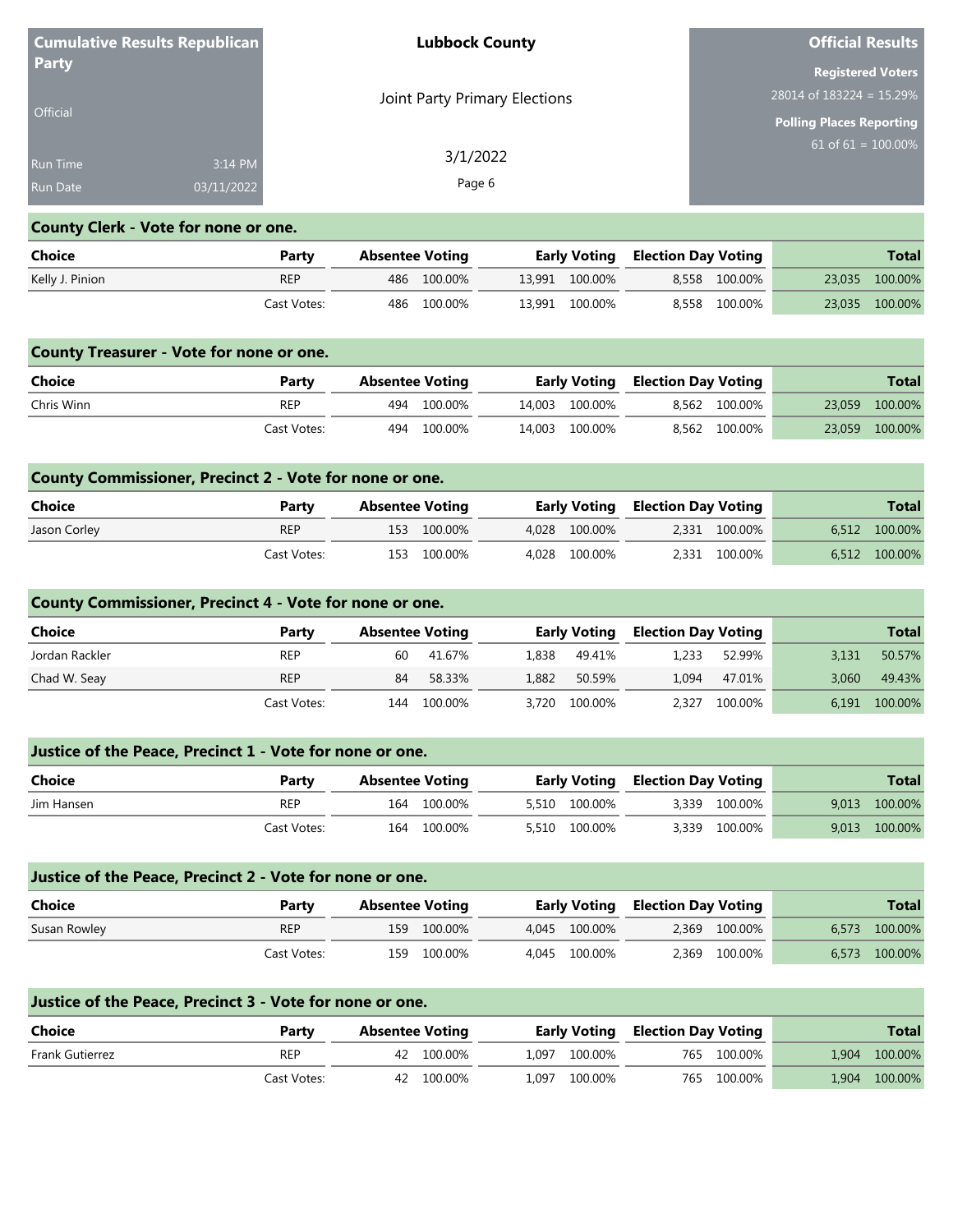|                 | <b>Cumulative Results Republican</b> | <b>Lubbock County</b>         | <b>Official Results</b>         |
|-----------------|--------------------------------------|-------------------------------|---------------------------------|
| <b>Party</b>    |                                      |                               | <b>Registered Voters</b>        |
|                 |                                      | Joint Party Primary Elections | $28014$ of 183224 = 15.29%      |
| <b>Official</b> |                                      |                               | <b>Polling Places Reporting</b> |
| <b>Run Time</b> | 3:14 PM                              | 3/1/2022                      | 61 of 61 = $100.00\%$           |
|                 |                                      |                               |                                 |
| <b>Run Date</b> | 03/11/2022                           | Page 7                        |                                 |

## **Justice of the Peace, Precinct 4 - Vote for none or one.**

| Choice        | Party       | <b>Absentee Voting</b> |             |               | <b>Early Voting Election Day Voting</b> |               |       | <b>Total</b> |
|---------------|-------------|------------------------|-------------|---------------|-----------------------------------------|---------------|-------|--------------|
| Lance Cansino | <b>REP</b>  | 79                     | 59.85%      | 1.978 55.22%  | 1.061                                   | 48.71%        | 3.118 | 52.92%       |
| T.J. McAuley  | REP         | 53                     | 40.15%      | 1.604 44.78%  | 1.117                                   | 51.29%        | 2.774 | 47.08%       |
|               | Cast Votes: |                        | 132 100.00% | 3,582 100.00% |                                         | 2,178 100.00% | 5,892 | 100.00%      |

## **County Party Chair - Vote for none or one.**

| Choice       | Party       | <b>Absentee Voting</b> |             |  |                | <b>Early Voting Election Day Voting</b> |               | <b>Total</b>   |
|--------------|-------------|------------------------|-------------|--|----------------|-----------------------------------------|---------------|----------------|
| Cole Shooter | <b>REP</b>  |                        | 474 100.00% |  | 13.983 100.00% |                                         | 8.560 100.00% | 23,017 100.00% |
|              | Cast Votes: |                        | 474 100.00% |  | 13.983 100.00% |                                         | 8.560 100.00% | 23,017 100.00% |

| <b>Proposition 1 - Vote Yes or No.</b> |             |                        |         |        |                     |                            |                |        |                |
|----------------------------------------|-------------|------------------------|---------|--------|---------------------|----------------------------|----------------|--------|----------------|
| <b>Choice</b>                          | Party       | <b>Absentee Voting</b> |         |        | <b>Early Voting</b> | <b>Election Day Voting</b> |                |        | <b>Total</b>   |
| Yes                                    |             | 595                    | 94.00%  | 15,293 | 92.80%              | 9.479                      | 91.68%         | 25,367 | 92.40%         |
| <b>No</b>                              |             | 38                     | 6.00%   | 1.187  | 7.20%               | 860                        | 8.32%          | 2.085  | 7.60%          |
|                                        | Cast Votes: | 633                    | 100.00% | 16.480 | 100.00%             |                            | 10,339 100.00% |        | 27,452 100.00% |

| <b>Proposition 2 - Vote Yes or No.</b> |             |                        |             |        |                     |                            |                |        |              |
|----------------------------------------|-------------|------------------------|-------------|--------|---------------------|----------------------------|----------------|--------|--------------|
| Choice                                 | Party       | <b>Absentee Voting</b> |             |        | <b>Early Voting</b> | <b>Election Day Voting</b> |                |        | <b>Total</b> |
| Yes                                    |             | 366                    | 60.40%      | 12.177 | 75.82%              | 7.501                      | 75.00%         | 20,044 | 75.16%       |
| <b>No</b>                              |             | 240                    | 39.60%      | 3,884  | 24.18%              | 2,500                      | 25.00%         | 6.624  | 24.84%       |
|                                        | Cast Votes: |                        | 606 100.00% |        | 16,061 100.00%      |                            | 10,001 100.00% | 26.668 | 100.00%      |

| <b>Proposition 3 - Vote Yes or No.</b> |             |     |                        |        |                |                            |                |        |              |
|----------------------------------------|-------------|-----|------------------------|--------|----------------|----------------------------|----------------|--------|--------------|
| <b>Choice</b>                          | Party       |     | <b>Absentee Voting</b> |        | Early Voting   | <b>Election Day Voting</b> |                |        | <b>Total</b> |
| Yes                                    |             | 502 | 81.36%                 | 14.492 | 88.23%         | 9.258                      | 89.81%         | 24.252 | 88.67%       |
| No.                                    |             | 115 | 18.64%                 | 1.934  | 11.77%         | 1.051                      | 10.19%         | 3.100  | 11.33%       |
|                                        | Cast Votes: |     | 617 100.00%            |        | 16,426 100.00% |                            | 10,309 100.00% | 27,352 | 100.00%      |

| <b>Proposition 4 - Vote Yes or No.</b> |             |                        |         |        |         |                                         |                |        |              |
|----------------------------------------|-------------|------------------------|---------|--------|---------|-----------------------------------------|----------------|--------|--------------|
| Choice                                 | Party       | <b>Absentee Voting</b> |         |        |         | <b>Early Voting Election Day Voting</b> |                |        | <b>Total</b> |
| Yes                                    |             | 587                    | 94.07%  | 14.991 | 91.52%  | 9,206                                   | 89.85%         | 24,784 | 90.95%       |
| <b>No</b>                              |             |                        | 5.93%   | 1.389  | 8.48%   | 1.040                                   | 10.15%         | 2.466  | 9.05%        |
|                                        | Cast Votes: | 624                    | 100.00% | 16,380 | 100.00% |                                         | 10,246 100.00% | 27,250 | 100.00%      |